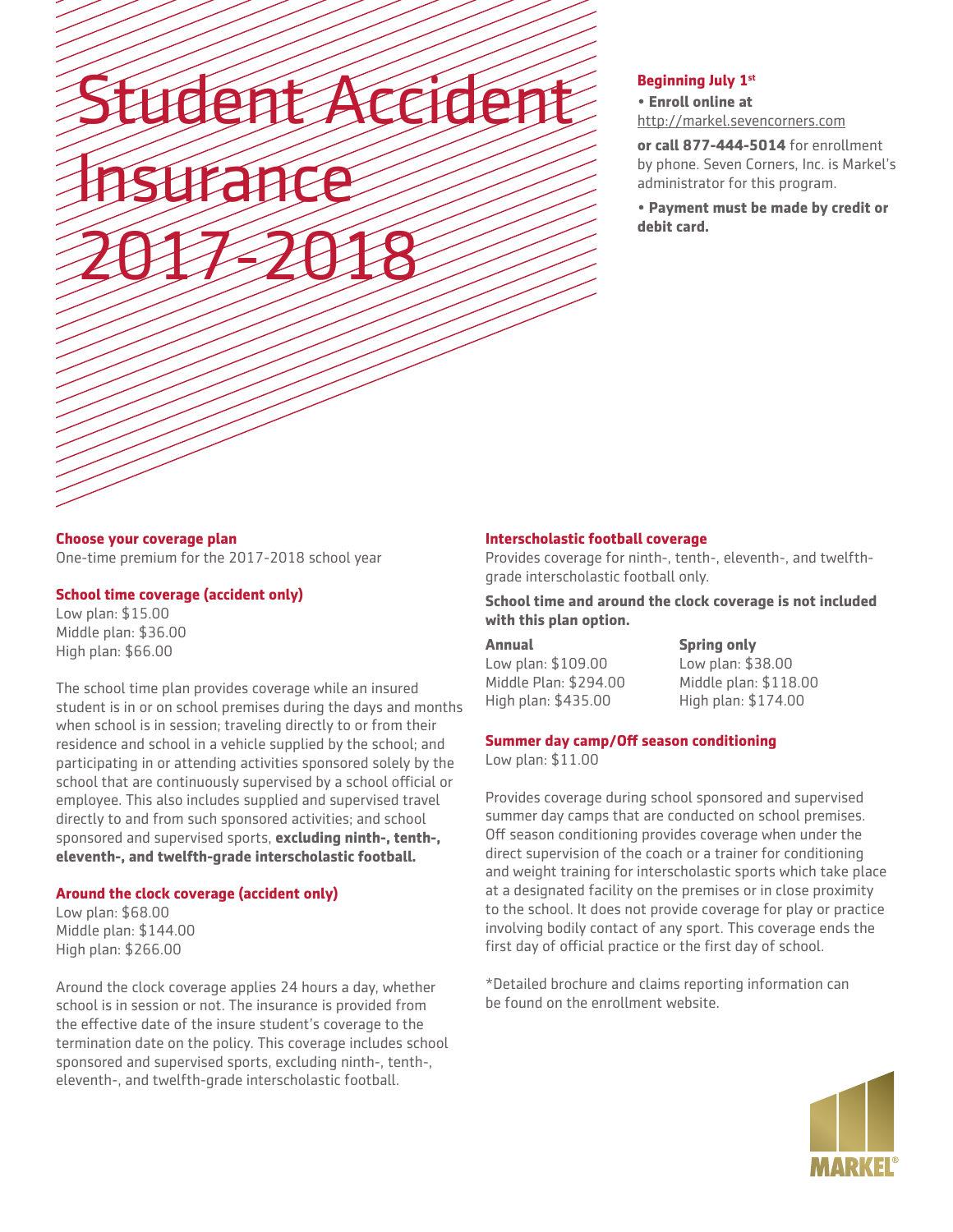

# Student accident insurance 2017-2018

## **Choose your coverage plan**

One-time premium for the 2017-2018 school year Coverage availability varies by state.

#### **School time coverage (accident only)**

Low plan: \$15.00 Middle plan: \$36.00 High plan: \$66.00

The school time plan provides coverage while an insured student is in or on school premises during the days and months when school is in session; traveling directly to or from their residence and school in a vehicle supplied by the school; and participating in or attending activities sponsored solely by the school that are continuously supervised by a school official or employee. This also includes supplied and supervised travel directly to and from such sponsored activities; and school sponsored and supervised sports, **excluding ninth-, tenth-, eleventh-, and twelfth-grade interscholastic football**.

#### **Around the clock coverage (accident only)**

Low plan: \$68.00 Middle plan: \$144.00 High plan: \$266.00

Around the clock coverage applies 24 hours a day, whether school is in session or not. The insurance is provided from the effective date of the insured student's coverage to the termination date of the policy. This coverage includes school sponsored and supervised sports, **excluding ninth-, tenth-, eleventh-, and twelfth-grade interscholastic football**.

#### **Interscholastic football coverage**

- Provides coverage for ninth-, tenth-, eleventh-, and twelfth-grade interscholastic football only.
- **School time and around the clock coverage is not included with this plan option.**

| Annual             |                       |                     |
|--------------------|-----------------------|---------------------|
| Low plan: \$109.00 | Middle plan: \$294.00 | High plan: \$435.00 |
| <b>Spring only</b> |                       |                     |
| Low plan: \$38.00  | Middle plan: \$118.00 | High plan: \$174.00 |

**Summer day camp/Off season conditioning:** Provides coverage during school sponsored and supervised summer day camps that are conducted on school premises. Off season conditioning provides coverage when under the direct supervision of the coach or a trainer for conditioning and weight training for interscholastic sports which takes place at a designated facility on the premises or in close proximity to the school. It does not provide coverage for play or practice involving bodily contact of any sport. This coverage ends the first day of official practice or the first day of school, whichever comes first.

#### **How to enroll**

- **• Enroll online at http://markel.sevencorners.com or call 877-444-5014 for enrollment by phone.**  Seven Corners, Inc. is Markel's administrator for this program.
- **• Payment must be made by credit or debit card.**

#### **Review your benefits**

#### **Maximum benefits paid as specified**

The policy provides benefits for loss due to a covered Injury up to the maximum benefit as listed below for each Injury. Benefits will be paid for covered medical expenses incurred within 52 weeks from the date of Accident up to the maximum benefit per service as scheduled.

#### **Retain this description of coverage for your personal records**

Individual policies will not be issued or sent to you. This brochure is for illustrative purposes only. It is not a contract of insurance. It is intended to provide a general overview of the insurance program.

**This is only a partial description of the insurance plan. The benefits which are payable are determined in accordance with the terms, conditions, and exclusions of the policy which is on file with the policyholder (school or district office).**

# **Description of benefits**

| <b>Benefit</b>                                  | Low plan                                 | <b>Middle plan</b>                        | <b>High plan</b>                        |
|-------------------------------------------------|------------------------------------------|-------------------------------------------|-----------------------------------------|
| Plan maximum                                    | \$25,000                                 | \$50,000                                  | \$75,000                                |
| Hospital room and board                         | $$125$ per day                           | \$200 per day                             | \$350 per day                           |
| Hospital miscellaneous                          | 80% U&C to \$1,000 maximum               | 80% U&C to \$1,200 maximum                | 80% U&C to \$2,400 maximum              |
| Room and board - intensive care                 | \$250 per day/\$1,000 maximum            | \$250 per day/\$1,000 maximum             | \$500 per day/\$2,000 maximum           |
| Licensed nurse                                  | Usual and customary                      | Usual and customary                       | Usual and customary                     |
| Outpatient emergency room                       | \$200                                    | \$200                                     | \$350                                   |
| Outpatient x-ray                                | \$200                                    | \$250                                     | \$400                                   |
| Outpatient CT Scan/MRI                          | \$300                                    | \$300                                     | \$500                                   |
| Ambulance                                       | \$150                                    | \$150                                     | \$300                                   |
| Surgery                                         | 50% U&C up to \$1,000                    | 50% U&C up to \$1,250                     | 80% U&C up to \$1,750                   |
| Anesthetist/assistant surgeon                   | \$250                                    | \$315                                     | \$440                                   |
| Outpatient consultant                           | \$40                                     | \$50                                      | \$95                                    |
| Outpatient physician                            | \$40 for the first visit/\$25 thereafter | \$40 for the first visit /\$25 thereafter | \$60 for the first visit/\$35 therefter |
| Outpatient day surgery                          | \$350                                    | \$350                                     | \$600                                   |
| Outpatient physical therapy                     | \$25 per visit, 10 visit max             | \$25 per visit, 10 visit max              | \$40 per visit, 10 visit max            |
| Outpatient durable medical equipment & supplies | \$75                                     | \$75                                      | \$150                                   |
| Dental injury                                   | \$150 per tooth                          | \$150 per tooth                           | \$300 per tooth                         |
| Outpatient prescription drugs                   | \$25                                     | \$25                                      | \$50                                    |
| Replacement of eyeglasses, hearing aids         | \$150                                    | \$150                                     | \$300                                   |
| Motor vehicle accident limit                    | \$2,500                                  | \$2,500                                   | \$2,500                                 |
| Accidental death                                | \$5,000                                  | \$5,000                                   | \$5,000                                 |
| Accidental dismemberment                        | \$5,000/\$10,000                         | \$5,000/\$10,000                          | \$5,000/\$10,000                        |